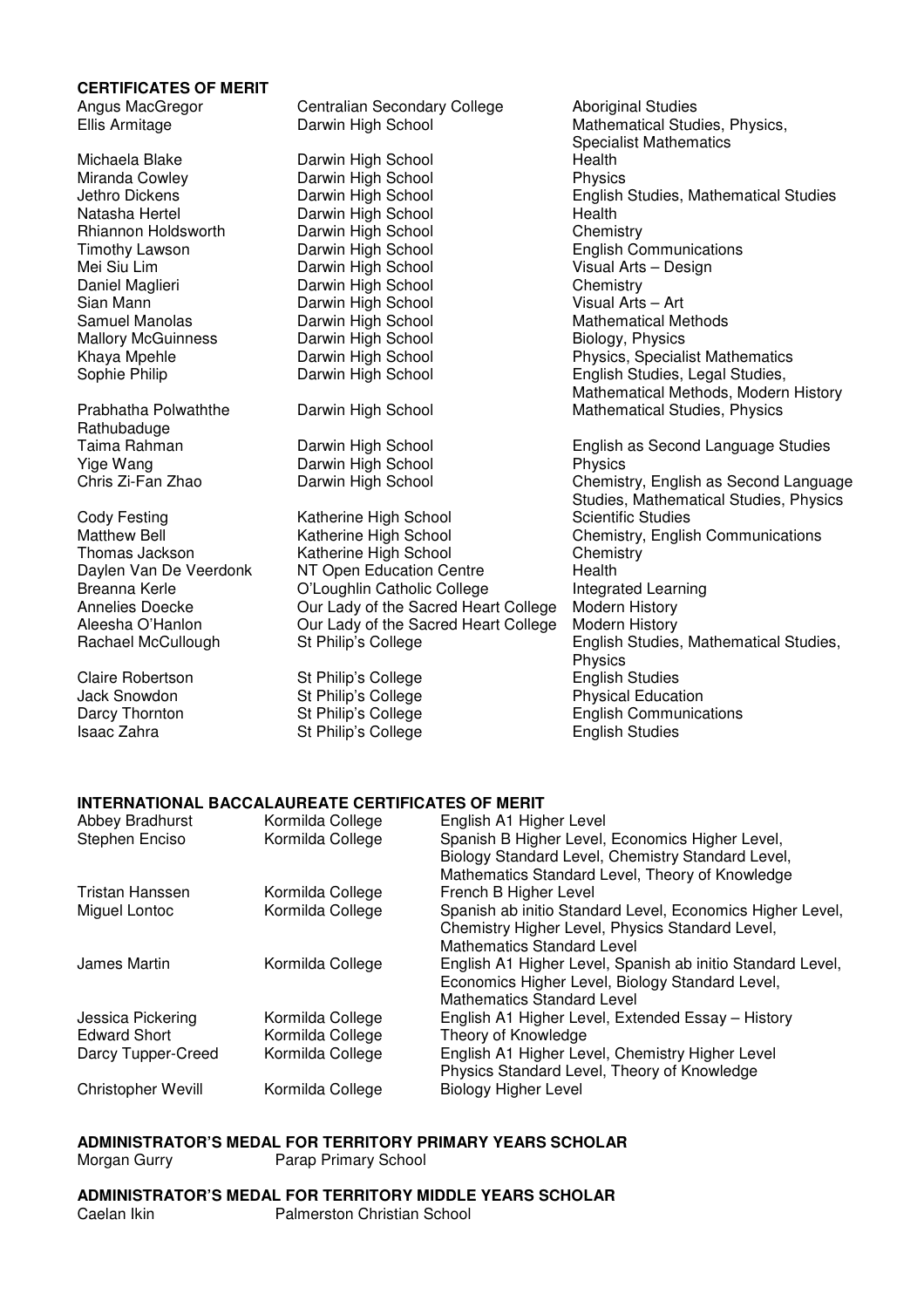### **MATHEMATICS TEACHERS ASSOCIATION OF THE NORTHERN TERRITORY VIC CZERNEZKYJ MATHEMATICS AWARD**

Ellis Armitage Darwin High School

### **NORTHERN TERRITORY TREASURY MATHEMATICS AWARD**

Sophie Philip Darwin High School

# **AUSTRALIAN HISTORY AWARD**

Claire Lindsey O'Loughlin Catholic College

# **DEPARTMENT OF BUSINESS BUSINESS AND ENTERPRISE AWARD**<br>Lisa Van Munster **Casuarina Senior College**

**Casuarina Senior College** 

# **ROYAL AUSTRALIAN CHEMICAL INSTITUTE CHEMISTRY AWARD**

Chris Zi-Fan Zhao Darwin High School

# **AUSTRALIAN METEOROLOGICAL AND OCEANOGRAPHIC SOCIETY (AMOS) PHYSICS AWARD**

Ellis Armitage Darwin High School

# **AUSTRALIAN COMPUTER SOCIETY ICT AWARD FOR INFORMATION TECHNOLOGY**

Phattharaphol Chaonafai Darwin High School

# **DENNIS THOMSON MEMORIAL SCIENCE AWARD**

Chris Zi-Fan Zhao Darwin High School

### **NORTHERN TERRITORY INDIGENOUS EDUCATION COUNCILINDIGENOUS NTCET with VET AWARD**  Jamie Collins Darwin High School

**INTERNATIONAL ASSOCIATION OF HYDROGEOLOGISTS (NT Branch) GEOGRAPHY AWARD**  Katherine Mackay NT Open Education Centre

### **TELSTRA TOP REMOTE INDIGENOUS STUDENT AWARD**

Zane Slater NT Open Education Centre, Jabiru Area School

### **NT MUSIC SCHOOL MUSIC AWARD**

Dein Cantrill **Casuarina Senior College** 

# **LAW SOCIETY NT LEGAL STUDIES AWARD**

Sophie Philip **Darwin High School** 

### **MENZIES SCHOOL OF HEALTH RESEARCH BIOLOGY AWARD**

Mallory McGuinness Darwin High School

#### **CHARLES DARWIN UNIVERSITY TOP INDIGENOUS AUSTRALIAN TERTIARY ADMISSION RANK (ATAR) AWARD**

Jamie Collins Darwin High School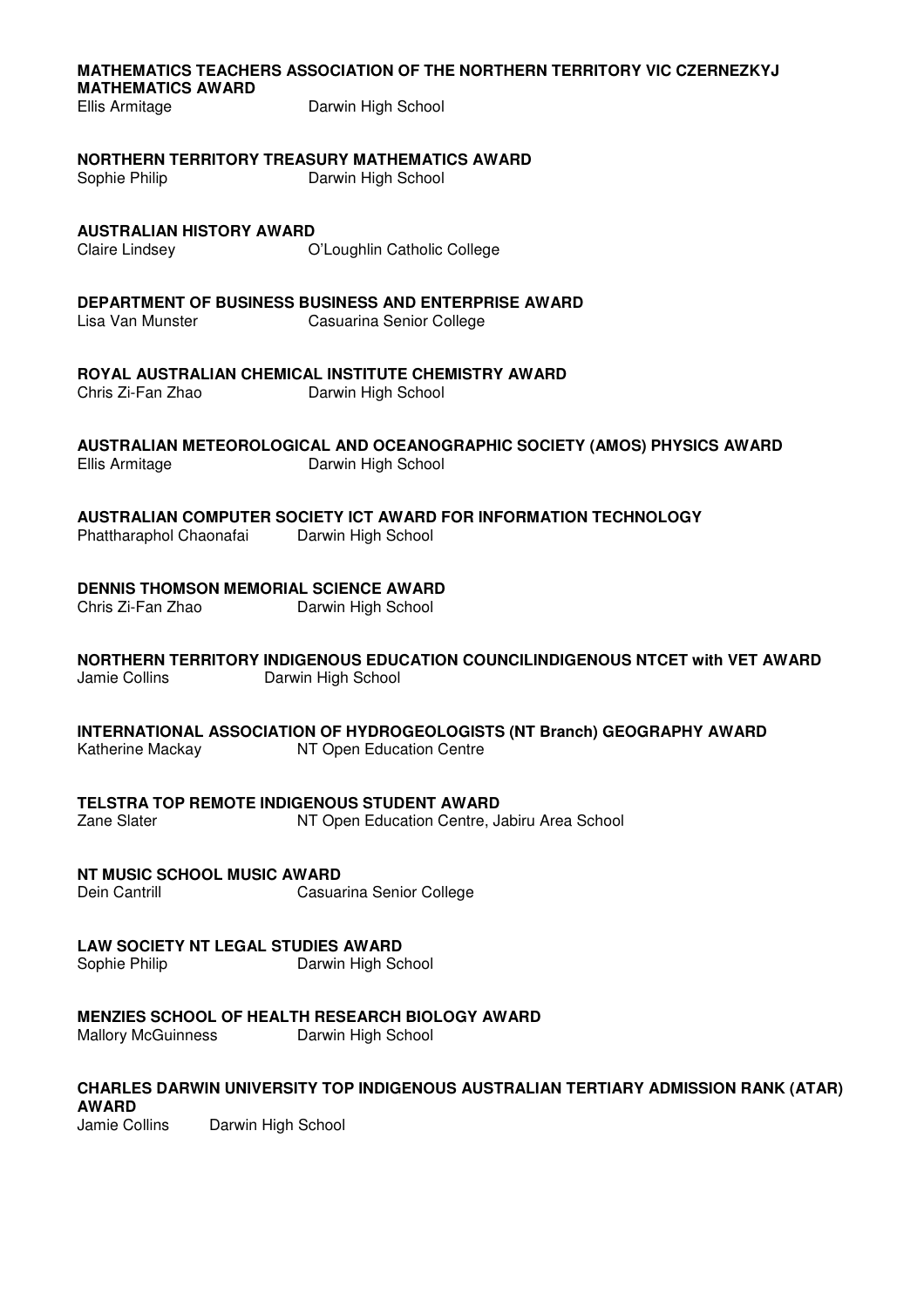### **CHARLES DARWIN UNIVERSITY TOP TEN AUSTRALIAN TERTIARY ADMISSION RANKED AWARDS**

| Stephen Enciso            | Kormilda College    |
|---------------------------|---------------------|
| Sophie Philip             | Darwin High School  |
| Chris Zi-Fan Zhao         | Darwin High School  |
| Rachael McCullough        | St Philip's College |
| Miguel Lontoc             | Kormilda College    |
| James Martin              | Kormilda College    |
| Darcy Tupper-Creed        | Kormilda College    |
| Ellis Armitage            | Darwin High School  |
| Khaya Mpehle              | Darwin High School  |
| Yige Wang                 | Darwin High School  |
| <b>Mallory McGuinness</b> | Darwin High School  |

# **GTNT MOST OUTSTANDING SCHOOL-BASED APPRENTICE/TRAINEE OF THE YEAR AWARD**

Tyler Donovan O'Loughlin Catholic College

### **GTNT SCHOOL-BASED TRAINEE HIGH COMMENDATION AWARD**

| Scott Miller | West Arnhem College, Jabiru Area School |
|--------------|-----------------------------------------|
|--------------|-----------------------------------------|

**INTERNATIONAL BACCALAUREATE MOST OUTSTANDING STUDENT AWARD** 

Stephen Enciso Kormilda College

**NT BOARD OF STUDIES YEAR 11 VOCATIONAL EDUCATION AND TRAINING IN SCHOOLS AWARD**  Tre Manning-Watson Darwin High School

**NT BOARD OF STUDIES YEAR 12 VOCATIONAL EDUCATION AND TRAINING IN SCHOOLS AWARD**  Rebecca Kerrisk Good Shepherd Lutheran College

### **IAN MACGREGOR ROTARY AWARD FOR ENGLISH STUDIES**

Rachael McCullough St Philip's College

### **IAN MACGREGOR ROTARY AWARD FOR EXCELLENCE IN ENGLISH COMMUNICATIONS**  Darcy Thornton St Philip's College

# **TOP TWENTY 2012 NTCET FINAL YEAR STUDENTS**

| TOP TWENTY 2012 NTCET FINAL YEAR STUDENTS |                          |  |  |
|-------------------------------------------|--------------------------|--|--|
| Sophie Philip                             | Darwin High School       |  |  |
| Chris Zi-Fan Zhao                         | Darwin High School       |  |  |
| Rachael McCullough                        | St Philip's College      |  |  |
| Ellis Armitage                            | Darwin High School       |  |  |
| Khaya Mpehle                              | Darwin High School       |  |  |
| Yige Wang                                 | Darwin High School       |  |  |
| <b>Mallory McGuinness</b>                 | Darwin High School       |  |  |
| Prabhatha Polwaththe Rathubaduge          | Darwin High School       |  |  |
| Jethro Dickens                            | Darwin High School       |  |  |
| Isaac Zahra                               | St Philip's College      |  |  |
| <b>Matthew Bell</b>                       | Katherine High School    |  |  |
| Claire Robertson                          | St Philip's College      |  |  |
| Samuel Newbery                            | Darwin High School       |  |  |
| Ashlee Craven                             | Katherine High School    |  |  |
| Daniel Maglieri                           | Darwin High School       |  |  |
| Mei Siu Lim                               | Darwin High School       |  |  |
| Miranda Cowley                            | Darwin High School       |  |  |
| Showmik Chowdhury                         | Darwin High School       |  |  |
| Jedda Bennett-Kellam                      | Darwin High School       |  |  |
| Darren Lay                                | Casuarina Senior College |  |  |
| Thomas Jackson                            | Katherine High School    |  |  |
| Fayth-Adelaide Christie                   | Darwin High School       |  |  |
|                                           |                          |  |  |